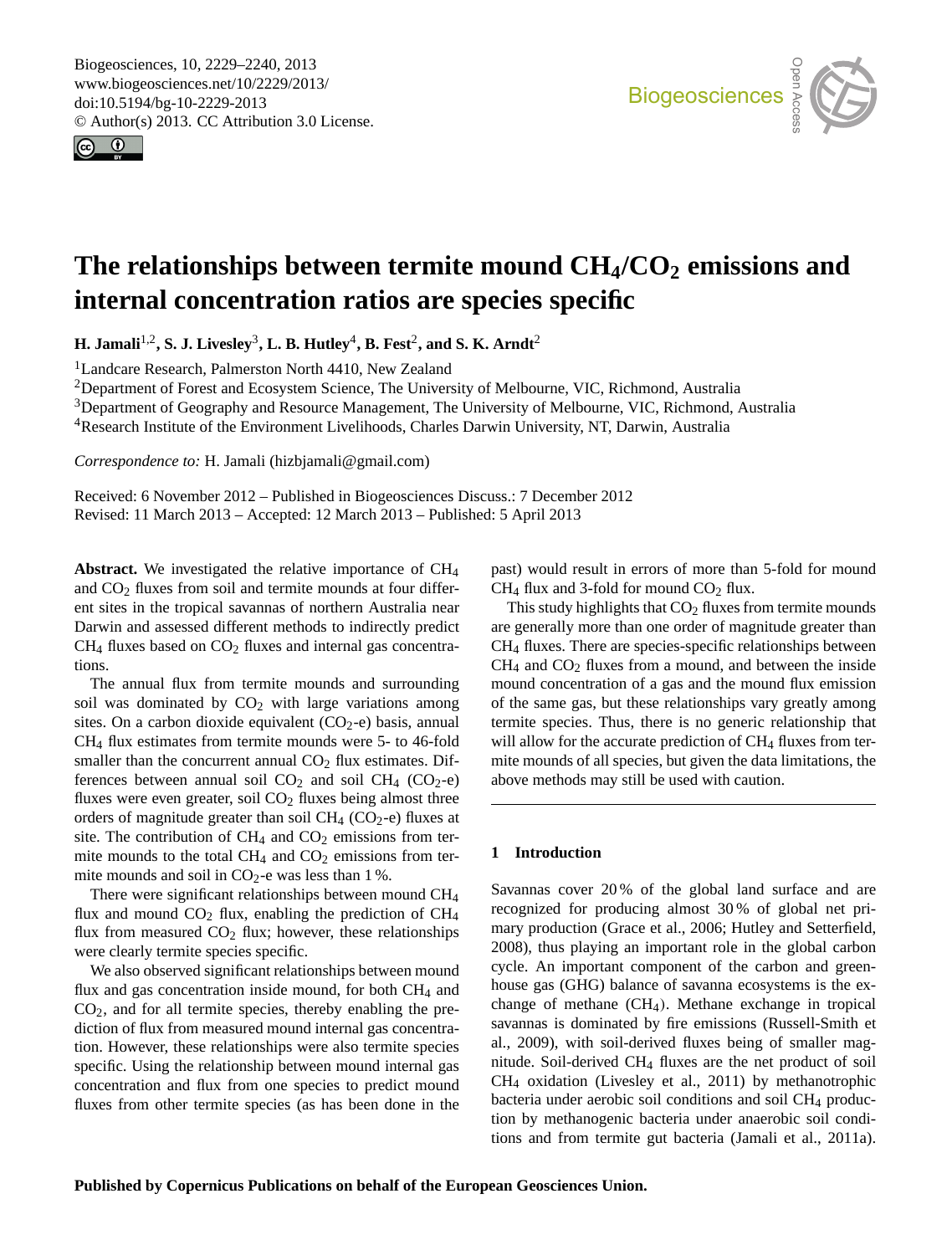Within the savanna landscape, seasonally inundated soils or ephemeral wetlands are likely to be a significant source of CH<sup>4</sup> emission into the atmosphere, although the magnitude of this emission is unknown for north Australian savannas. Many of these processes are poorly quantified, both spatially and temporally, which leads to large uncertainties regarding the regional- to global-scale methane budget of savannas  $(B$ rümmer et al., 2009).

Termites play a critical role in nutrient cycling in savannas, particularly Australian savannas, which often lack dominant grazing and browsing mega-fauna, but these termites can also be a significant source of greenhouse gas emissions. Emissions of CH<sup>4</sup> from termites are usually highlighted more than emissions of  $CO<sub>2</sub>$  (Bignell et al., 1997; Fraser et al., 1986; Jamali et al., 2011a, b, c; MacDonald et al., 1998; Sanderson, 1996) because of their significant contribution to the CH<sup>4</sup> balance of savanna ecosystems as compared to their negligible contribution to savanna  $CO<sub>2</sub>$  balance. For example, in an African savanna, mound CH<sup>4</sup> emissions measured from one termite species contributed  $8.8\%$  to the total (soil + mounds) CH<sup>4</sup> emissions of that landscape, whereas termite  $CO<sub>2</sub>$  emissions contributed 0.4 % to the total (soil + mounds)  $CO<sub>2</sub>$  emissions (Brümmer et al., 2009). In this study, termite mound emissions of CH<sup>4</sup> were an order of magnitude smaller than termite mound emissions of  $CO<sub>2</sub>$  (Brümmer et al., 2009). As such, it is important to investigate whether the relative contribution of  $CH_4$  and  $CO_2$  emissions is consistent among termite species across savanna landscapes.

There is a general consensus that termite mounds are a large point source of  $CH_4$  and  $CO_2$  when compared to adjacent soils (Brümmer et al., 2009; Jamali et al., 2011b; Khalil et al., 1990; MacDonald et al., 1998; Seiler et al., 1984), but their contribution at plot to site and regional scales is highly uncertain because of variable mound density and species differences. There are limited studies that have investigated CH<sup>4</sup> fluxes from termites in the field, particularly in the tropics, due to the challenges associated with making such measurements, which rely on specialised chamber installations often in remote locations. An indirect method for estimating CH<sup>4</sup> fluxes from intact termite mounds could be based on the relationship between mound  $CO<sub>2</sub>$  flux and mound  $CH<sub>4</sub>$  flux. Fluxes of  $CO<sub>2</sub>$  can be measured more cheaply and relatively easily using an infrared gas analyser (IRGA), whereas CH<sup>4</sup> fluxes are most often measured through conventional syringe gas sampling and concentration analysis through gas chromatography back in a laboratory.

In a laboratory experiment, Jamali et al. (2011c) demonstrated that  $CH_4$  and  $CO_2$  emissions from termites (not mounds) of *Microcerotermes nervosus* species were a strong function of termite biomass, which also suggests a correlation between  $CH_4$  and  $CO_2$  emissions from termites and termite mounds. If true, such a relationship will make it possible to use "easier-to-measure"  $CO<sub>2</sub>$  fluxes for predicting mound CH<sup>4</sup> fluxes.

Another indirect method for estimating mound CH<sub>4</sub> flux could be based on the relationship between mound CH<sup>4</sup> flux and CH<sub>4</sub> concentration inside that mound, first used by Khalil et al. (1990), as below:

$$
F = \lambda (C_m - C_0), \qquad (1)
$$

where F is mound CH<sub>4</sub> flux,  $C_m$  and  $C_0$  are CH<sub>4</sub> concentrations inside mound and in ambient air outside the mound, respectively, and  $\lambda$  is a constant derived from this equation. The constant  $\lambda$  calculated using Eq. 1 is then used to estimate mound CH<sup>4</sup> flux from termite mounds for which only  $C_m$  and  $C_0$  are measured in field. Khalil et al. (1990) calculated a  $\lambda$  value using field measurements of one termite species and used it to estimate mound CH<sub>4</sub> fluxes from different termite species, thus assuming that the relationship between mound  $CH_4$  flux and  $CH_4$  concentration inside a mound is consistent among different species. This assumption may not be true as the mound structure can be variable for different termite species. The same approach (Eq. 1) may also be used to predict mound  $CO<sub>2</sub>$  fluxes but with the same uncertainty for the mounds of different termite species. Additionally, given the possible correlation between mound CH<sup>4</sup> flux and mound  $CO<sub>2</sub>$  flux, we also hypothesize a correlation between mound  $CH_4$  flux and  $CO_2$  concentration inside mounds which should enable the prediction of mound CH<sup>4</sup> flux by only measuring  $CO<sub>2</sub>$  concentration inside a mound. It is important to investigate the relationships of gas concentration and mound flux, and the validity of these relationships across the mounds of different termite species.

The objectives of our study were (1) to study the relative importance of  $CH_4$  and  $CO_2$  emissions from termite mounds at four savanna sites with variable mound density and termite species distribution; (2) to study the relative importance of  $CH_4$  and  $CO_2$  fluxes from soils at four savanna sites; (3) to investigate the relationship between mound  $CO<sub>2</sub>$ flux and mound  $CH_4$  flux; (4) to investigate the relationship between inside-mound concentrations of  $CH<sub>4</sub>$  and  $CO<sub>2</sub>$  and their respective mound fluxes; (5) to investigate the relationship between inside-mound  $CO<sub>2</sub>$  concentration and mound CH<sup>4</sup> fluxes.

# **2 Materials and methods**

# **2.1 Site characteristics**

This study was conducted at  $50 \text{ m} \times 50 \text{ m}$  plots, one each in four savanna locations near Darwin in the Northern Territory, Australia. Site 1 was located at CSIRO's Tropical Ecosystems Research Centre (TERC) on the outskirts of Darwin city and is dominated by *Eucalyptus miniata* A. Cunn. ex Schauer, and *Eucalyptus tetrodonta* F. Muell. trees over an understorey of annual/perennial C4 grasses with a thick litter layer. TERC, with a tree basal area of  $16.8 \text{ m}^2 \text{ ha}^{-1}$  (Table 1), has been protected from fires for  $> 20$  yr (R. Eager,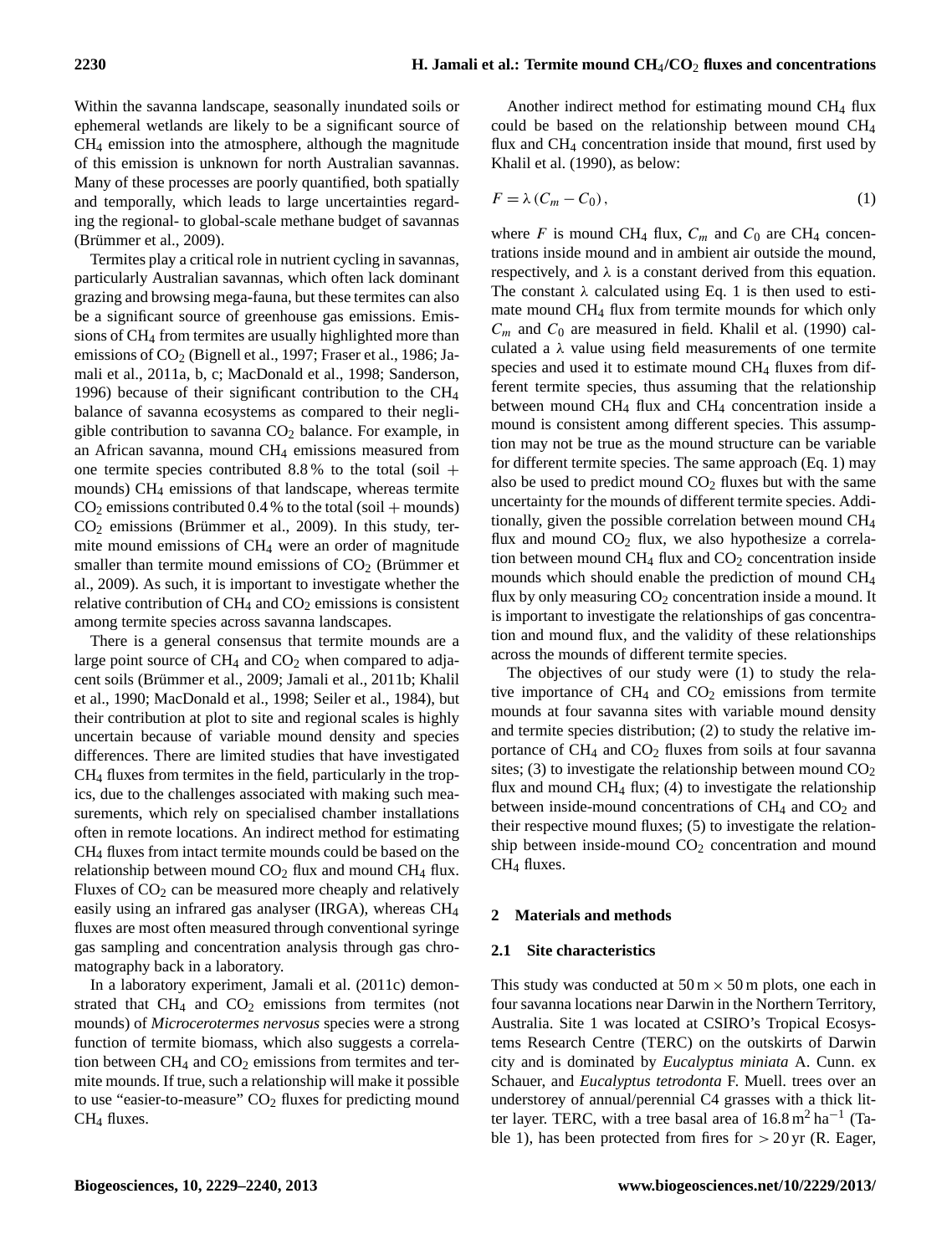# **H. Jamali et al.: Termite mound CH**4**/CO**<sup>2</sup> **fluxes and concentrations 2231**

**Table 1.** Site characteristics including location, tree basal area, litter mass, and soil bulk density; standard errors of the mean in parentheses.

**Table 2.** List of mound-building termite species collected from the 50 m  $\times$  50 m plots at four sites.

| Site        | Family          | Species                       | Feeding group |
|-------------|-----------------|-------------------------------|---------------|
| <b>TERC</b> | Termitidae      | Amitermes darwini             | Grass         |
|             | Termitidae      | Ephelotermes melachoma        | Litter/soil   |
|             | Termitidae      | Ephelotermes taylori          | Wood          |
|             | Termitidae      | Macrognathotermes errator     | Soil          |
|             | Termitidae      | Macrognathotermes sunteri     | Wood/soil     |
|             | Termitidae      | Microcerotermes nervosus      | Wood          |
|             | Termitidae      | Nasutitermes eucalypti        | Litter/soil   |
|             | Termitidae      | Nasutitermes longipennis      | Wood          |
|             | Rhinotermitidae | Coptotermes acinaciformis     | Wood          |
|             | Rhinotermitidae | Schedorhinotermes actuosus    | Wood          |
| <b>CDNP</b> | Termitidae      | Amitermes germanus            | <b>Grass</b>  |
|             | Termitidae      | Drepanotermes septentrionalis | unknown       |
|             | Termitidae      | Ephelotermes melachoma        | Litter/soil   |
|             | Termitidae      | Macrognathotermes sunteri     | Wood/soil     |
|             | Termitidae      | Microcerotermes nervosus      | Wood          |
|             | Termitidae      | Microcerotermes serratus      | Wood          |
|             | Termitidae      | Nasutitermes eucalypti        | Litter/soil   |
|             | Termitidae      | Nasutitermes longipennis      | Wood          |
|             | Termitidae      | Tumulitermes pastinator       | Grass         |
|             | Rhinotermitidae | Schedorhinotermes actuosus    | Wood          |
| HS-savanna  | Termitidae      | Microcerotermes nervosus      | Wood          |
|             | Termitidae      | Tumulitermes hastilis         | <b>Grass</b>  |
|             |                 | Unidentified species          | Unknown       |
| HS-wetland  | Termitidae      | Amitermes meridionalis        | <b>Grass</b>  |

personal communication, 2008). Total termite mound basal area at this site was  $18.4 \text{ m}^2 \text{ ha}^{-1}$ , with 21% of this basal area contributed from *M. nervosus* mounds and the remainder from nine other termite species (Table 2). Five mounds of *M. nervosus* were selected for repeat measurement of  $CO<sub>2</sub>$ and CH<sup>4</sup> fluxes and associated environmental drivers over a complete wet–dry seasonal cycle. Mound walls of *M. nervosus* are soft, with an internal honeycomb-like structure and with an average mound size of  $0.01 \text{ m}^3$ .

Site 2 was established at Charles Darwin National Park (CDNP), located  $\sim$  5.5 km east of Darwin city with the same dominant vegetation as TERC and has not been burnt for over 10 years (P. Brooks, personal communication, 2008). Tree basal area was  $10.9 \text{ m}^2 \text{ ha}^{-1}$  at CDNP site (Table 1), typical for this savanna type (O'Grady et al., 2000). At this site mounds of *Tumulitermes pastinator* contributed 11 % and mounds of *M. nervosus* contributed 10 % to the total mound basal area of  $8.5 \text{ m}^2 \text{ ha}^{-1}$ . The remaining mound basal area was made up from eight other termite species (Table 2). Five mounds of *T. pastinator* were selected for repeated measurements. Mounds of *T. pastinator* have a very hard outer wall with internal honeycomb-like structure surrounding a large central gallery. The average mound size of *T. pastinator* was  $0.02 \,\mathrm{m}^3$ .

Site 3 was located 21 km south-east of Darwin at Howard Springs (HS-savanna) and was also an open-forest savanna similar to Sites 1 and 2, but with a smaller tree basal area of  $4.2 \text{ m}^2 \text{ ha}^{-1}$  and negligible litter (Table 1). This site was burnt almost every year in early dry season (May). Total termite mound basal area at this site was  $18.1 \text{ m}^2 \text{ ha}^{-1}$  more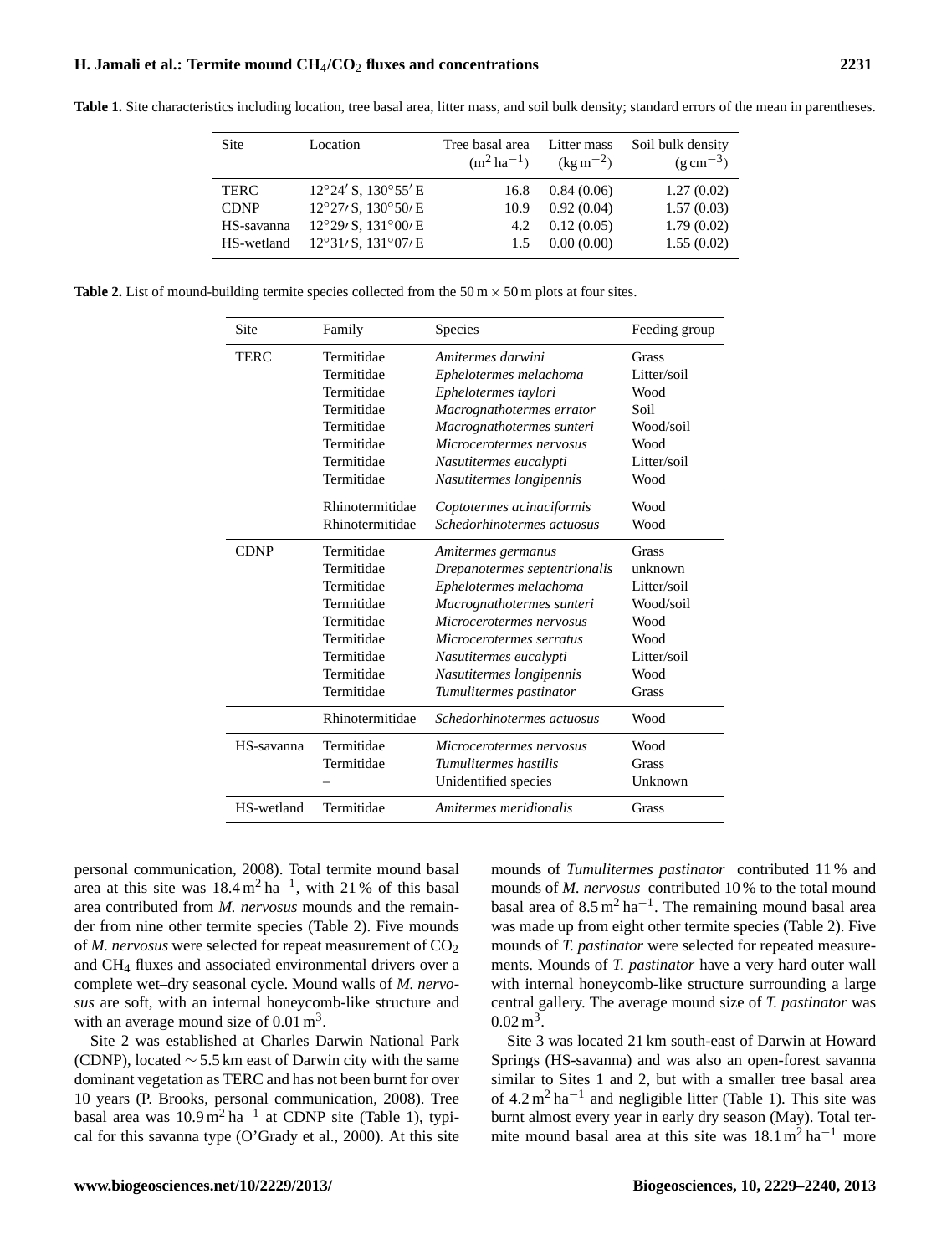than 50 % of which was covered by the mounds of *Tumulitermes hastilis* (Table 2). The remaining mounds were of *M. nervosus* and other species, which could not be identified (Table 2). Fluxes were repeatedly measured from five mounds of *T. hastilis* at this site. The mound wall of *T. hastilis* was softest of all with honey comb-like mound structure. Average mound size for *T. hastilis* at this site was  $0.01 \,\mathrm{m}^3$ .

Site 4 was an ephemeral wetland (HS-wetland) with a low tree basal area of 1.5 m<sup>2</sup> ha−<sup>1</sup> comprising of mainly *Eucalyptus polysciada* (Table 1). This site was located 30 km south-east of Darwin in the Howard River catchment. This site was inundated during the wet season between December and April. The C4 grass understorey is burnt approximately twice in every 3 yr. All termite mounds at this site were of *Amitermes meridionalis* covering a total mound basal area of  $6.2 \text{ m}^2 \text{ ha}^{-1}$  (Table 2). Always occurring in seasonally flooded depressions, mounds of *A. meridionalis* are uniquely constructed with a sail like mound aligned on a north–south magnetic axis for temperature regulation inside mound and are often more than two meters in height (Anderson et al., 2005). Fluxes were measured from seven mounds of *A. meridionalis* at this site. Mound wall was softer for the smaller mounds and harder for the larger, older mounds, with an average mound volume for this species of  $0.12 \text{ m}^3$  at this site.

# **2.2 CH<sup>4</sup> and CO<sup>2</sup> flux measurements from mounds and soil**

Methane and CO<sub>2</sub> fluxes were measured from termite mounds and soil using manual chambers in situ, every four to six weeks between February and November 2009, which covers the wet and dry seasons and the transition months between these seasons. Fluxes from termite mounds were always measured between 10 and 12 h as this time best represents the daily average flux (Jamali et al., 2011b). Chamber bases were permanently fixed around selected mounds throughout the measurement campaign and were connected to chamber tops of the same circumference. Chambers were constructed from polyvinyl chloride with their sizes ranging from 0.02 and  $0.20 \text{ m}^3$  for termite mounds and  $0.009 \text{ m}^3$  for soil. Flux of  $CH_4$  and  $CO_2$  was measured in a closed dynamic set up (non-steady state and non-vented) by connecting each chamber in turn to the Fast Greenhouse Gas Analyser (Los Gatos Research, Mountain View, CA, USA) – hereafter referred to as FGGA – using an inlet and outlet gas line with SwagelokTM push fittings (Jamali et al., 2011c). Chamber closure time was five minutes for measuring mound fluxes and ten minutes for soil fluxes, during which the FGGA collected and analysed gas samples at 1 Hz frequency. The measuring cell of the FGGA is  $0.0004 \text{ m}^3$  and the internal pump rate is  $0.0033 \text{ m}^3 \text{ min}^{-1}$ ; this translates into a complete flush of the measuring cell every 7.4 s.

# **2.3 Internal mound CH<sup>4</sup> and CO<sup>2</sup> concentrations**

The internal mound  $CH_4$  and  $CO_2$  concentrations were measured once each in the wet and the dry seasons from the same mounds of four termite species that were also repeatmeasured for fluxes of  $CH_4$  and  $CO_2$ . Nylon tubes were permanently installed 5 cm into the mound wall at a mid-level height of the mound with the outer end of the tube connected to a two-way stopcock, which was opened only at the time of gas sample collection. Gas samples of 20 mL were collected from inside the mounds by connecting a syringe to the stopcock immediately after measuring mound fluxes, and injected into the FGGA in field. The concentrations of CH<sub>4</sub> and  $CO<sub>2</sub>$  in the gas samples were determined by using a calibration equation developed in the laboratory by injecting 20 mL of known concentrations of  $CH_4$  and  $CO_2$  in the same way as in the field.

# **2.4 Environmental variables**

Mound temperature was measured immediately after flux measurements by inserting a hand held Cole-Palmer stainless steel temperature probe 6 cm into the mound at a midlevel height of the mound. Soil temperature was measured at a 3 cm soil depth. Soil water content was measured gravimetrically by collecting soil cores from the top 6 cm and oven dried at 105 ◦C. Mound water content was not measured as it would have required destructive sampling which was not possible as it was important to keep the mounds intact for repeat-measurements. As our previous data (not shown) showed a strong relationship between soil water content and mound water content ( $R^2 > 0.8$ ), we decided to use soil water content instead of mound water content in our statistical analysis. Monthly rainfall and air temperature data for the year 2009 was obtained from the Darwin Airport meteorological station of the Bureau of Meteorology, Australia. Water table data for the HS-wetland site was obtained from the Northern Territory Government.

# **2.5 Data analysis**

Data were checked for normal distribution of residuals via visual inspection of residual histograms, fitted-value plots and half normal plots. Single factor and multiple linear regression procedures were used to examine relationships of  $CH<sub>4</sub>$  and  $CO<sub>2</sub>$  flux from termite mounds with mound temperature and soil water content. This was repeated for fluxes of  $CH_4$  and  $CO_2$  from soil with soil temperature and soil water content. Simple linear regressions were used to analyse the relationship of mound CH<sub>4</sub> flux with mound CO<sub>2</sub> flux separately for each of the four termite species. Additionally, the Mann–Whitney  $U$  test was used to analyse the significance of differences in slopes of the regression lines between mound  $CH_4$  flux and mound  $CO_2$  flux for individual mounds between different termite species. Simple linear regressions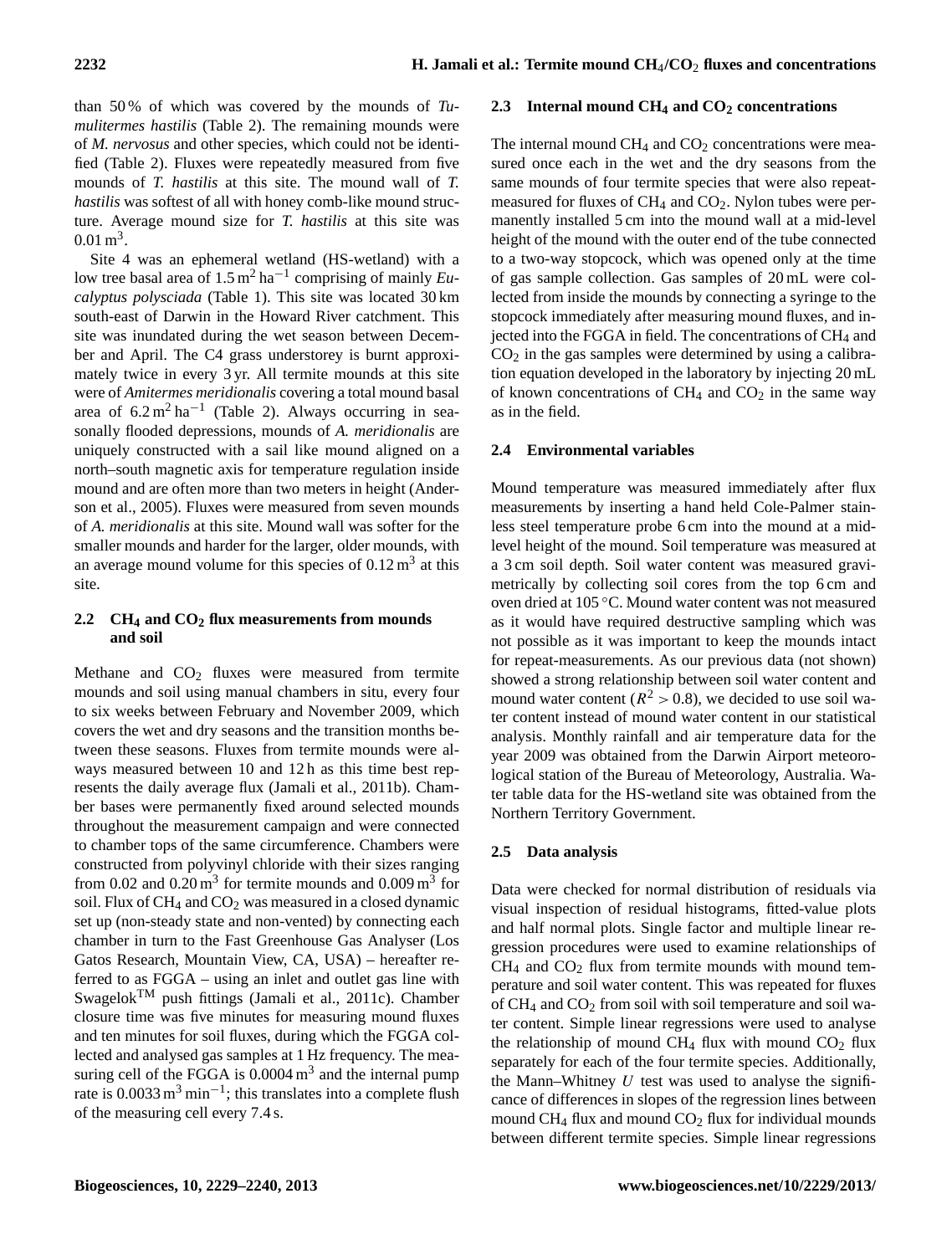were used to analyse the relationship between the gas (CH<sup>4</sup> and  $CO<sub>2</sub>$ ) concentration inside mound and mound flux of the respective gases measured for the same mound. The relationship between mound  $CH_4$  flux and  $CO_2$  concentration inside mound was also analysed by using simple linear regression.

# **2.6 Annual CH<sup>4</sup> and CO<sup>2</sup> flux calculation**

Annual flux was calculated for each termite species based on field measurements of  $CH_4$  and  $CO_2$  from mounds, thus accounting for seasonal variations in flux. For months with a direct flux measurement, the mean daily flux  $(m^{-2} d^{-1})$  was estimated from measured flux  $(m^{-2} h^{-1})$  scaled up to a 24 h day. For months without direct flux measurement, the mean daily flux for that month was estimated as being the average of the nearest preceding "measured" month and nearest successive "measured" month.

Annual flux of CH<sub>4</sub> and CO<sub>2</sub> (kg CO<sub>2</sub>-e ha<sup>-1</sup> yr<sup>-1</sup>) from termite mounds was scaled up to a site (landscape) level using total mound basal areas  $(m^2 \text{ ha}^{-1})$  from circumference measurements of each mound at ground level within each  $50 \text{ m} \times 50 \text{ m}$  site. Termite soldiers were then collected from each mound and the termite species identified at CSIRO laboratories in Darwin. For mounds built by termite species for which flux had not been measured, the average flux from the four measured species was used.

Annual soil flux of  $CH_4$  and  $CO_2$  was calculated in kg  $CO_2$ -e ha<sup>-1</sup> yr<sup>-1</sup> from the field measurements of soil flux as described for mounds. Total tree stem basal area  $(A_{tree};$  $m^2$  ha<sup>-1</sup>) was calculated from circumference measurements of all tree stems at 1.3 m height above the soil surface in each  $50 \text{ m} \times 50 \text{ m}$  site, The soil area  $(A_{\text{soil}}; \text{m}^2 \text{ ha}^{-1})$  was calculated as

$$
A_{\text{soil}} = A_{\text{site}} - (A_{\text{mount}} + A_{\text{tree}}),
$$
\n(2)

where  $A_{\text{site}}$  is 50 m  $\times$  50 m and  $A_{\text{mound}}$  is the total basal area of termite mounds.

#### **3 Results**

## **3.1 Mound CH<sup>4</sup> flux**

Mound CH<sup>4</sup> fluxes were greater in the wet season when compared to the dry season for all species except *T. hastilis*, which did not show an obvious seasonal pattern in flux (Fig. 1). Mean CH<sup>4</sup> flux was lowest from the mounds of *M. nervosus* ranging between  $379 \pm 111$  (dry season) and 1857 ± 718 μg CH<sub>4</sub>-C m<sup>-2</sup> h<sup>-1</sup> (wet season), while fluxes from the mounds of the other three species were almost three fold greater than *M. nervosus* (Fig. 1). There was a significant positive linear relationship between soil water content and the mound CH<sub>4</sub> fluxes of *M. nervosus* ( $p \le 0.05$ ,  $R_{\text{adj}}^2 = 0.60$ ) and *A. meridionalis* ( $p \le 0.001$ ,  $R_{\text{adj}}^2 = 0.64$ ) (Table 3). Methane flux of *T. pastinator* was also positively

correlated with soil water content ( $p \le 0.01$ ,  $R_{\text{adj}}^2 = 0.83$ ), but a greater proportion of flux variability could be explained when both soil water content and mound temperature were included in the model ( $p \le 0.001$ ;  $R_{\text{adj}}^2 = 0.98$ ) (Table 3). Methane fluxes from *T. hastilis* did not show any significant relationships with soil water content or mound temperature (Table 3).

### **3.2 Mound CO<sup>2</sup> flux**

Mound  $CO<sub>2</sub>$  fluxes of all species showed a distinct seasonal pattern with greater fluxes in the wet season as compared to the dry season (Fig. 1). Mean mound  $CO<sub>2</sub>$  fluxes were similar for *M. nervosus* and *T. pastinator*, ranging between  $76 \pm 2$  (dry season) and  $731 \pm 237$  mg CO<sub>2</sub>-C m<sup>-2</sup> h<sup>-1</sup> (wet season), and were more than 2-fold greater than that measured for *T. hastilis* and *A. meridionalis* (Fig. 1). Mound CO<sub>2</sub> flux of *M. nervosus* was significantly positively correlated to soil water content ( $p \le 0.05$ ;  $R_{\text{adj}}^2 = 0.61$ ) (Table 3). Mound CO<sup>2</sup> fluxes from *T. pastinator* showed a positive linear relationship with soil water content ( $p \le 0.05$ ;  $R_{\text{adj}}^2 = 0.66$ ), but a greater proportion of flux variability could be explained when both soil water content and mound temperature were included in the model ( $p \le 0.001$ ;  $R_{\text{adj}}^2 = 0.98$ ) (Table 3). Mound CO<sup>2</sup> fluxes of *T. hastilis* and *A. meridionalis* did not show any significant relationships with mound temperature or soil moisture (Table 3).

# **3.3 Soil CH<sup>4</sup> flux**

No distinct seasonal patterns were observed in soil CH<sup>4</sup> flux at TERC, CDNP and HS-savanna sites. At TERC and HSsavanna sites, some individual chambers showed CH<sub>4</sub> emissions, but the mean soil CH<sub>4</sub> flux ( $n = 5$ ) was negative (i.e. soil CH<sup>4</sup> uptake) on all six measurement occasions (Fig. 2). The CH<sub>4</sub> flux at CDNP switched between emission and uptake in different seasons, ranging between  $+8.3 \pm 18.2$  and  $-11.7 \pm 8.8 \,\mu g$  CH<sub>4</sub>-C m<sup>-2</sup> h<sup>-1</sup> (Fig. 2). The relationship between soil CH<sup>4</sup> flux and soil water content and soil temperature was not significant at TERC, CDNP and HS-savanna sites (Table 4). At the HS-wetland site (ephemeral wetland), we observed a seasonal pattern with mean CH<sub>4</sub> fluxes ( $n = 5$ ) being positive (i.e. soil  $CH_4$  emissions) during the middle of the wet season, and negative (i.e. soil  $CH_4$  uptake) in the drier months (Fig. 2d). Mean CH<sub>4</sub> fluxes ( $n = 5$ ) at this site ranged between  $-18.4 \pm 4.4$  and  $+82.1 \pm 130.3$  µg CH<sub>4</sub>-C m<sup>-2</sup> h<sup>-1</sup> in different months of measurement, with emissions occurring when the water table was within 5 meters of the soil surface in the wet season (Fig. 2d). Standing water of up to 3 cm above ground was observed in two of the chambers in the wet season (February and April) at HS-wetland site. Soil CH<sup>4</sup> flux at HS-wetland site showed a positive linear relationship with soil water content ( $p \le 0.001$ ;  $R_{\text{adj}}^2 = 0.40$ ), and the coefficient of determination was slightly greater when both soil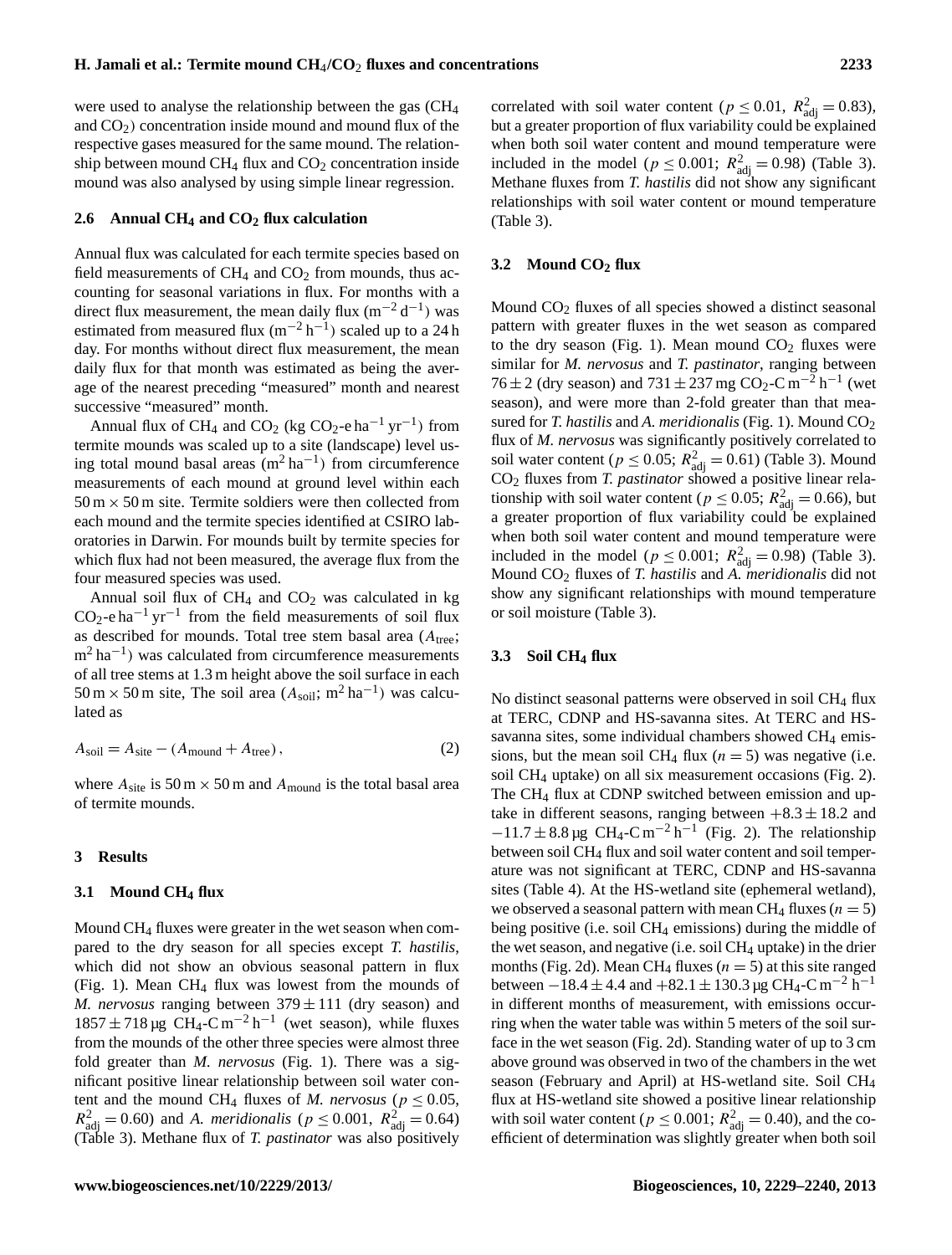|                                                                                  | $T_{\text{mound}}$ | $W_{\rm soil}$ | Constant | $R_{\text{adj}}^2$ | <i>p</i> value    |
|----------------------------------------------------------------------------------|--------------------|----------------|----------|--------------------|-------------------|
| Mound $CH4$ flux<br>$(\mu$ g CH <sub>4</sub> -C m <sup>2</sup> h <sup>-1</sup> ) |                    |                |          |                    |                   |
| M. nervosus (TERC)                                                               |                    | 101            | $-108$   | 0.60               | ${}_{\leq 0.05}$  |
| <i>T. pastinator</i> (CDNP)                                                      |                    | 697            | $-1245$  | 0.83               | ${}_{0.01}$       |
|                                                                                  | 460                | 616            | $-15399$ | 0.98               | ${}_{\leq 0.001}$ |
| <i>T. hastilis</i> (HS-savanna)                                                  |                    |                |          |                    | n.s.              |
| A. <i>meridionalis</i> (HS-wetland)                                              |                    | 113            | 1771     | 0.64               | ${}_{\leq 0.001}$ |
| Mound $CO2$ flux<br>$(mg CO2-C m2h-1)$                                           |                    |                |          |                    |                   |
| <i>M. nervosus</i> (TERC)                                                        |                    | 42             | $-43$    | 0.61               | ${}_{\leq 0.05}$  |
| <i>T. pastinator</i> (CDNP)                                                      |                    | 62             | $-49$    | 0.70               | ${}_{\leq 0.05}$  |
|                                                                                  | 63                 | 42             | $-1847$  | 0.98               | ${}_{0.001}$      |
| <i>T. hastilis</i> (HS-savanna)                                                  |                    |                |          |                    | n.s.              |
| A. <i>meridionalis</i> (HS-wetland)                                              |                    |                |          |                    | n.s.              |

**Table 3.** Significant linear regression models of mound CH<sub>4</sub> and CO<sub>2</sub> fluxes with mound temperature ( $T_{\text{mound}}$  in  $\textdegree$ C) and gravimetric soil water content ( $W_{\text{solid}}$  in %) as determined by single factor and multiple linear regression procedure for individual termite species.

**Table 4.** Significant linear regression models of soil CH<sub>4</sub> and CO<sub>2</sub> fluxes with soil temperature ( $T_{\text{soil}}$  in  $\textdegree$ C) and soil water content ( $W_{\text{soil}}$  in %) as determined by single factor and multiple linear regression procedure for individual study sites.

|                                                                 | $T_{\rm soil}$ | $W_{\text{soil}}$ | Constant | $R_{\text{adj}}^2$ | $p$ value         |
|-----------------------------------------------------------------|----------------|-------------------|----------|--------------------|-------------------|
| Soil CH <sub>4</sub> flux<br>$(\mu g CH_4-Cm^2 h^{-1})$         |                |                   |          |                    |                   |
| TERC                                                            |                |                   |          |                    | n.s.              |
| <b>CDNP</b>                                                     |                |                   |          |                    | n.s.              |
| HS-savanna                                                      |                |                   |          |                    | n.s.              |
| HS- wetland                                                     |                | 1.07              | $-21.37$ | 0.40               | ${}_{\leq 0.001}$ |
|                                                                 | $-2.26$        | 1.14              | 43.8     | 0.44               | ${}_{\leq 0.001}$ |
| Soil $CO2$ flux<br>$\text{(mg CO}_2\text{-C m}^2\text{h}^{-1})$ |                |                   |          |                    |                   |
| <b>TERC</b>                                                     |                | 22.29             | $-58.6$  | 0.53               | ${}_{\leq 0.001}$ |
|                                                                 | 0.65           | 23.63             | $-87$    | 0.55               | ${}_{\leq 0.001}$ |
| <b>CDNP</b>                                                     |                | 15.28             | 47.8     | 0.34               | ${}_{\leq 0.001}$ |
|                                                                 | $-8.8$         | 14.45             | 313      | 0.24               | ${}_{\leq 0.05}$  |
| HS-savanna                                                      |                | 7.69              | 7.1      | 0.38               | ${}_{\leq 0.001}$ |
|                                                                 | 3.74           | 6.99              | $-107$   | 0.34               | ${}_{\leq 0.01}$  |
| HS-wetland                                                      |                |                   |          |                    | n.s.              |

water content and mound temperature were included in the regression model ( $p \le 0.001$ ;  $R_{\text{adj}}^2 = 0.44$ ; Table 4).

# **3.4 Soil CO<sup>2</sup> flux**

Soil CO<sub>2</sub> flux showed a distinct seasonal pattern at TERC, CDNP and HS-savanna sites with greater fluxes measured in the wet season and smaller in the dry season (Fig. 2), and a significant ( $p \leq 0.01$ ) relationship with soil water content at all three sites (Table 4). Soil  $CO<sub>2</sub>$  flux at TERC was greatest and similar to that at CDNP, ranging between  $45 \pm 6$ 

and  $268 \pm 20$  mg CO<sub>2</sub>-C m<sup>-2</sup> h<sup>-1</sup>, and smallest at the HSwetland site ranging between  $15 \pm 5$  and  $98 \pm 8$  mg CO<sub>2</sub>- $\text{C m}^{-2} \text{h}^{-1}$  (Fig. 2). Soil CO<sub>2</sub> flux showed a positive linear relationship with soil water content in models including only soil water content, and in models including soil water content and soil temperature at TERC, CDNP and HS-savanna sites (Table 4). Seasonal flux pattern at HS-wetland differed from other sites as the greatest flux occurred during the early dry season and the lowest in the wet season when the heavy clayey soils were saturated and the water table was within 5 m of the surface (Fig. 2d). Soil  $CO<sub>2</sub>$  flux at the HS-wetland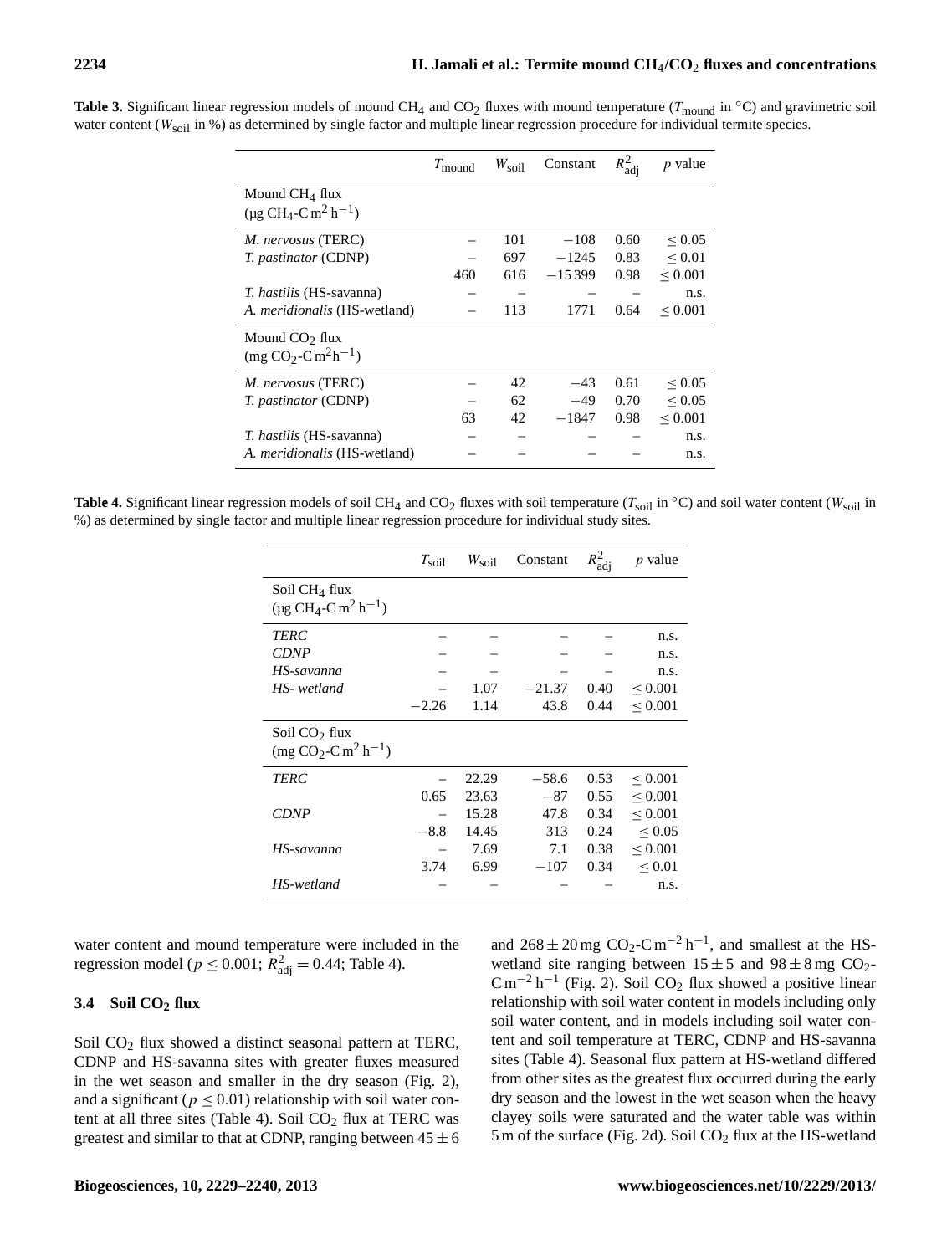

**Fig. 1.** Mean fluxes of CH<sub>4</sub> and CO<sub>2</sub> repeat-measured from mounds  $(n = 5-7)$  of four termite species at four different savanna sites; error bars are standard error of the mean; panel **(e)** shows 2009 monthly climate data for Darwin Airport (Bureau of Meteorology, Australia).

site did not show any significant relationships with soil temperature and soil water content (Table 3).

#### **3.5 Mound CH<sup>4</sup> and CO<sup>2</sup> flux relationship**

In general, mound fluxes of CH<sub>4</sub> showed similarly positive linear relationships with measured fluxes of  $CO<sub>2</sub>$  for all termite species (Fig. 3). The correlation between fluxes of  $CH<sub>4</sub>$ and CO<sub>2</sub> from termite mounds was stronger for *M. nervosus* ( $R^2 = 0.93$ ;  $p \le 0.001$ ) and *T. pastinator* ( $R^2 = 0.82$ ;  $p \le 0.001$ ) as compared to *T. hastilis* ( $R^2 = 0.15$ ;  $p \le 0.05$ ) and *A. meridionalis* ( $R^2 = 0.24$ ;  $p \le 0.001$ ) (Fig. 3). It is evident that the regression functions are similar for *T. pastinator*, *T. hastilis* and *A. meridionalis*, in that for every 1 mg of  $CO<sub>2</sub>-C$  emitted, approximately 9 to 11 µg of CH<sub>4</sub>-C is emitted. For *M. nervosus* mounds, <3 µg of CH4-C is emitted for every 1 mg of  $CO_2$ -C. Mann–Whitney  $U$  tests confirmed that

**Table 5.** Annual CO<sub>2</sub>-e fluxes of CH<sub>4</sub> and CO<sub>2</sub> from termite mounds of the four common species sampled.

| <b>Species</b>  | <b>Site</b> | Annual flux from termite mounds<br>$(\text{kg CO}_2 - \text{em}^{-2}\text{ yr}^{-1})$ |                 |  |
|-----------------|-------------|---------------------------------------------------------------------------------------|-----------------|--|
|                 |             | $CH_4$                                                                                | CO <sub>2</sub> |  |
| M. nervosus     | <b>TERC</b> | 0.3                                                                                   | 13.9            |  |
| T. pastinator   | <b>CDNP</b> | 1.1                                                                                   | 13.0            |  |
| T. hastilis     | HS-savanna  | 1.0                                                                                   | 5.5             |  |
| A. meridionalis | HS-wetland  | 0.9                                                                                   | 7.4             |  |

the regression function slope of *M. nervosus* mounds were significantly different ( $p \le 0.01$ ) from that for the other three species (Fig. 3).

#### **3.6 Internal mound gas concentrations and fluxes**

There was a significant positive correlation between mound CH<sup>4</sup> flux and CH<sup>4</sup> concentration inside a mound for all four species (Fig. 4). Greater internal CH<sub>4</sub> concentrations resulted in greater  $CH_4$  fluxes. This correlation was stronger for *M. nervosus*, *T. pastinator* and *A. meridionalis* species  $(R^{2} > 0.8)$  as compared to *T. hastilis*  $(R^{2} = 0.58)$  (Fig. 4). We also observed significant correlations between mound  $CO<sub>2</sub>$  flux and  $CO<sub>2</sub>$  concentration inside a mound for all species, again with stronger  $R^2$  of  $> 0.70$  for *M. nervosus*, *T. pastinator* and *A. meridionalis* and a weaker R <sup>2</sup> of 0.54 for *T. hastilis* (Fig. 4). There was a significant correlation between mound  $CH_4$  flux and  $CO_2$  concentration inside a mound for each separate measured species, with  $R^2$  ranging between 0.58 (*A. meridionalis*) and 0.78 (*M. nervosus*) (Fig. 5).

## **3.7 Annual fluxes from termite mounds and soil**

Termite species with the greatest mound  $CH_4$  emissions were not the same as those termite species with the greatest mound  $CO<sub>2</sub>$  emissions (Table 5). Annual CH<sub>4</sub> flux estimates on a per m<sup>2</sup> basis from the mounds of *M. nervosus* were 3-fold to 4 fold smaller than those from the other three termite species (Table 5). By contrast, the annual  $CO<sub>2</sub>$  flux estimates on a per m<sup>2</sup> basis from *M. nervosus* and *T. pastinator* were approximately 2-fold greater than those from *T. hastilis* and *A. meridionalis* (Table 5). Annual CH<sub>4</sub> flux estimates were between 5-fold (*T. hastilis*) and 46-fold (*M. nervosus*) smaller than the concurrent annual  $CO<sub>2</sub>$  flux estimates on a  $CO<sub>2</sub>$ -e basis.

Total mound basal area was 2-fold to 3-fold greater at TERC and HS-savanna sites as compared to CDNP and HSwetland sites (Table 6). After accounting for mound basal area at each site, annual CH<sup>4</sup> fluxes from the termite mounds were similar at TERC and HS-savanna sites, and almost 2 fold greater compared to the CDNP and HS-wetland sites (Table 6). Annual  $CO<sub>2</sub>$  fluxes from termite mounds were an order of magnitude greater than CH<sup>4</sup> flux at the same sites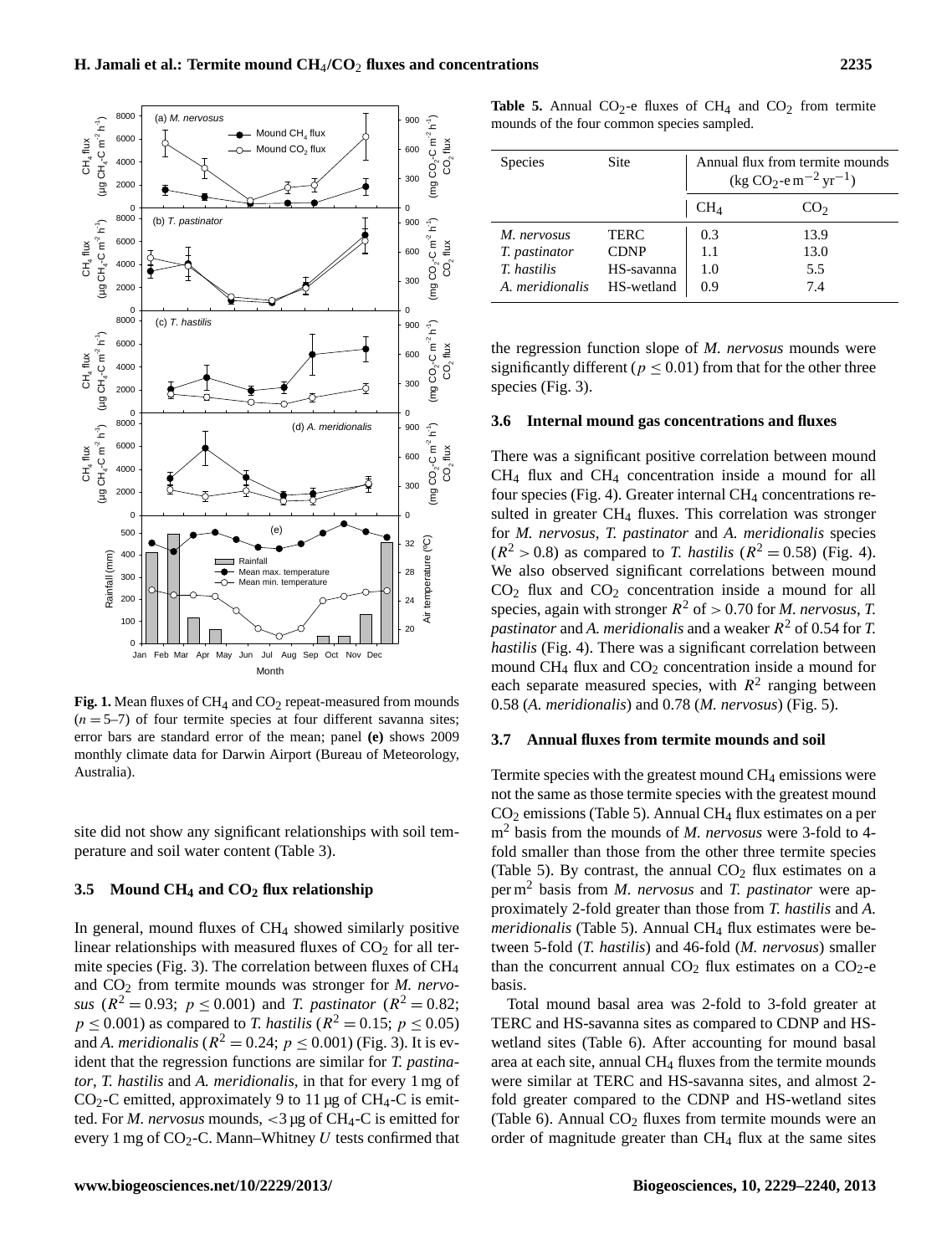| Site        | Mound basal area<br>$(m^2 \, ha^{-1})$ | Termite mounds |                 |       | Soil            |                 |       |
|-------------|----------------------------------------|----------------|-----------------|-------|-----------------|-----------------|-------|
|             |                                        | $CH_4$         | CO <sub>2</sub> | Total | CH <sub>4</sub> | CO <sub>2</sub> | Total |
| <b>TERC</b> | 18.4                                   | $+13.4$        | $+155.6$        | 169   | $-73.0$         | $+51,117$       | 51044 |
| <b>CDNP</b> | 8.5                                    | $+7.0$         | $+166.6$        | 174   | $+2.9$          | $+49523$        | 49526 |
| HS-savanna  | 18.1                                   | $+16.6$        | $+140.4$        | 157   | $-41.7$         | $+18654$        | 18612 |
| HS-wetland  | 6.2                                    | $+5.6$         | $+45.5$         | 51    | $+18.8$         | $+13463$        | 13482 |

**Table 6.** Annual mean fluxes of CH<sub>4</sub> and CO<sub>2</sub> in kg CO<sub>2</sub>-e ha<sup> $-1$ </sup> yr<sup> $-1$ </sup> from termite mounds and soil at each of the four sites.

(Table 6). CDNP had the greatest annual flux of  $CO<sub>2</sub>$  from termite mounds (+166.6 kg CO<sub>2</sub>-e ha<sup>-1</sup> yr<sup>-1</sup>) even though it had very low annual CH<sub>4</sub> flux from mounds. The HS-wetland site had the lowest annual fluxes of  $CO<sub>2</sub>$  from termite mounds and the lowest flux for  $CH_4$  (Table 6).

Soil was a net CH<sub>4</sub> sink at TERC and HS-savanna and a net CH<sup>4</sup> source at CDNP and HS-wetland, with TERC being the greatest CH<sub>4</sub> sink at  $-73.0$  kg CO<sub>2</sub>-e ha<sup>-1</sup> yr<sup>-1</sup> and HS-wetland the greatest CH<sub>4</sub> source at  $+18.8$  kg CO<sub>2</sub>e ha<sup>-1</sup> yr<sup>-1</sup> (Table 6). When expressed on a CO<sub>2</sub>-e basis, annual soil  $CO<sub>2</sub>$  fluxes were almost three orders of magnitude greater when compared to soil CH<sup>4</sup> fluxes at the same respective sites. Annual soil  $CO<sub>2</sub>$  fluxes at TERC and CDNP sites were 2- to 4-fold greater than those at HS-savanna and HS-wetland sites (Table 6).

The contribution of  $CH_4$  and  $CO_2$  emissions from termite mounds to the total  $CH_4$  and  $CO_2$  emissions from termite mounds and soil was between 0.3 and 0.8 % in  $CO<sub>2</sub>$ -e (Table 6).

## **4 Discussion**

#### **4.1 CH<sup>4</sup> and CO<sup>2</sup> fluxes from termite mounds**

At a hectare scale, annual fluxes  $(CO<sub>2</sub>-e)$  from termite mounds were dominated by  $CO<sub>2</sub>$  emissions and mound  $CH<sub>4</sub>$ emissions contributed only 4 to 11 % to total mound GHG emissions. The annual termite mound emissions  $\rm (CH_4+$  $CO<sub>2</sub>$ ) in  $CO<sub>2</sub>$ -e, after accounting for mound basal area on each site, were greater at TERC, CDNP and HS-savanna sites than the HS-wetland site, which corresponds to the mound basal area (Table 6) and thus termite biomass at these sites. Termite biomass may be related to vegetation biomass. A linear regression analysis showed a significant positive relationship between tree basal area and number of *M. nervosus* mounds at 12 plots (Fig. 6;  $R^2 = 0.69$ ;  $p \le 0.001$ ) surveyed during this study and an earlier study (Jamali et al., 2011a). We did not test this relationship for non-woodfeeding species. At a hectare scale, the annual  $CO<sub>2</sub>$ -e emissions  $(CO<sub>2</sub>$  and  $CH<sub>4</sub>)$  from termite mounds at these four sites  $(51-174 \text{ kg } CO_2$ -e ha<sup>-1</sup> yr<sup>-1</sup>) are comparable to the 80 kg CO2-e ha−<sup>1</sup> yr−<sup>1</sup> from the mounds of *Cubitermes fungifaber*

in the savannas of Burkina Faso, Africa (Brümmer et al., 2009).

The seasonal pattern in fluxes of  $CH<sub>4</sub>$  and  $CO<sub>2</sub>$  for all species, except *T. hastilis*, concur with previous findings (Brümmer et al., 2009; Holt, 1987; Jamali et al., 2011b), and is derived primarily from the seasonal population dynamics of termites that inhabit mounds (Jamali et al., 2011c). It is not clear why the seasonal pattern of CH<sup>4</sup> fluxes from the mounds of *T. hastilis* was different from that of the mounds of other species (Fig. 1).

#### **4.2 CH<sup>4</sup> and CO<sup>2</sup> fluxes from soil**

Annual soil fluxes were dominated by  $CO<sub>2</sub>$  at all sites, with soil CH<sub>4</sub> fluxes contributing  $\leq$ 0.2 % to the combined soil flux of  $CH_4$  and  $CO_2$ . Soil CH<sub>4</sub> fluxes at TERC and HS-savanna resulted in a net annual CH<sup>4</sup> uptake, while soil fluxes at CDNP and HS-wetland sites produced net annual  $CH_4$  emissions. Soil CH<sup>4</sup> emissions from the HS-wetland site were not unexpected as this is an ephemeral wetland where anaerobic methanogenic activity in saturated soils often leads to wet season emissions (Brümmer et al., 2009). At CDNP, the annual soil CH<sub>4</sub> flux was a net emission of  $+2.9$  kg CO<sub>2</sub> $e^{\frac{1}{2}}$  yr<sup>-1</sup> mainly because CH<sub>4</sub> emissions from a small number of soil chambers, resulting from subterranean termite activity, offset the  $CH_4$  uptake by the rest of the chambers, as shown elsewhere (MacDonald et al., 1999). Such high spatial variability in soil CH<sub>4</sub> flux among sites suggests that scaling up to regional level will be problematic in tropical savanna landscapes of northern Australia and other ecosystems with patchy distributions of subterranean termite activity.

### **4.3 Relationship between mound CH<sup>4</sup> and CO<sup>2</sup> fluxes**

The linear regression analysis (Fig. 3) suggests that mound  $CO<sub>2</sub>$  fluxes can be used to predict mound  $CH<sub>4</sub>$  fluxes but with variable accuracy across species. For example, this relationship was stronger ( $R^2 > 0.8$ ) for *M. nervosus* and *T. pastinator* but weaker ( $R^2 < 0.3$ ) for *T. hastilis* and *A. meridionalis*, which suggests this method will predict fluxes more accurately for some species as compared to others. However, as yet there is insufficient data to enable species-specific "mound  $CH_4$ -mound  $CO_2$  relationships" for the wide range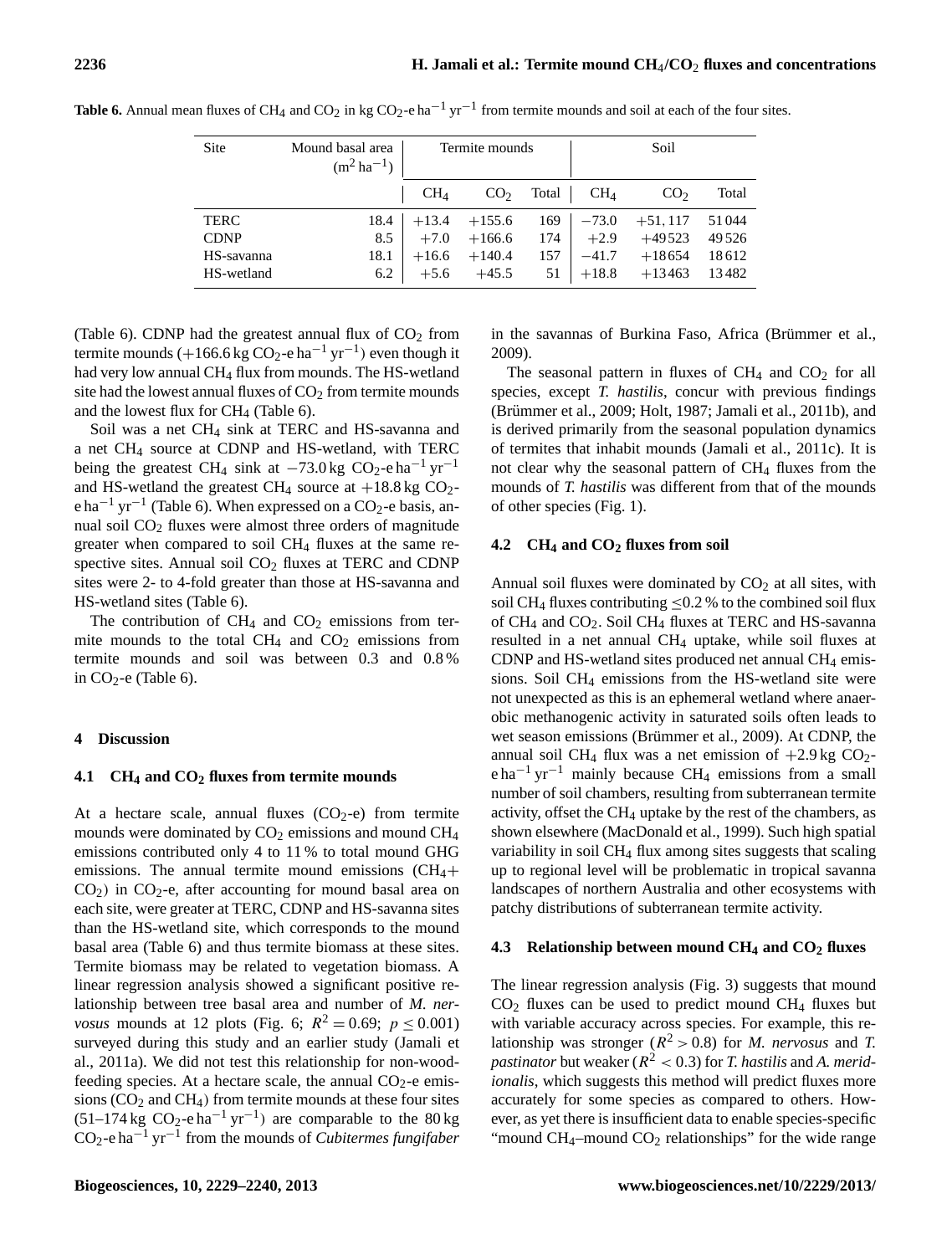# **H. Jamali et al.: Termite mound CH**4**/CO**<sup>2</sup> **fluxes and concentrations 2237**

of common termite species in northern Australia or in savannas globally. Therefore, this method, if used with caution, may provide a less expensive way of estimating mound CH<sup>4</sup> fluxes where direct CH<sup>4</sup> flux measurements are difficult. The inconsistent accuracy of this method across species may also be derived from the highly variable regression slopes for different species (Fig. 3). For example, the slope of *M. nervosus* is approximately 3 times smaller than that of the other three species, and therefore will result in a 3-fold error if the regression equation of *M. nervosus* is used to predict fluxes of the other three species and vice versa. The slopes of mound  $CH_4$  flux vs. mound  $CO_2$  flux vary among termite species because of the variable  $CH_4$  per unit  $CO_2$  production rates for different species. For example, mounds of *M. nervosus* had the smallest CH<sub>4</sub> fluxes but greatest  $CO<sub>2</sub>$ fluxes compared to other species (Table 5). A similar observation was made by Khalil et al. (1990), who reported that CH<sup>4</sup> emissions from the mounds of *Amitermes laurensis* were 10-fold greater than *Coptotermes lacteus*, but CO<sub>2</sub> emissions were 30-fold smaller. There are a number of possible explanations for this observation. First, a considerable portion of CH<sup>4</sup> produced inside a mound can be oxidized by methanotrophic bacteria in and on mound wall material, or even the soil beneath the mound, before  $CH_4$  passes through the mound wall and is emitted to the atmosphere. Using CH<sup>4</sup> isotopes, Sugimoto et al. (1998) found that, for the mounds of different species from family Termitidae, 53 % to 83 % of total CH<sup>4</sup> produced inside mounds was oxidized before being emitted to the atmosphere. For the thick-walled and therefore less porous mounds of *Macrotermes annandalei*, almost all the  $CH_4$  produced by termites inside the mounds was oxidized because the longer CH<sub>4</sub> residence time enabled methanotrophs to consume most of the internal mound CH<sup>4</sup> (Sugimoto et al., 1998). In our study, mounds of *T. pastinator* had the hardest mound walls. Mean CH<sub>4</sub> concentration inside the mounds of *T. pastinator* was almost 3 to 5 fold greater when compared to *T. hastilis* and *A. meridionalis,* despite similar mound CH<sup>4</sup> fluxes. These results suggest that CH<sup>4</sup> oxidation may be greater for the mounds of *T. pastinator* as compared to other species because of the longer residence time for  $CH_4$  produced inside mounds. This variation in  $CH_4$ oxidation determined by wall properties may contribute to the observed variation in Fig. 3.

Second, termite respiration is not the only source of  $CO<sub>2</sub>$ emissions from termite mounds, as microbial respiration also occurs in the mound wall. Holt (1998) reported highly variable microbial populations among the mounds of five Australian termite species (including *T. pastinator*) and concluded that the mound microenvironment in some termite species can be more conducive for microorganisms as compared to others, due to differences in properties such as mound bulk density and wall thickness. Thus, the proportional contribution of microbial respiration to the total  $CO<sub>2</sub>$ emissions (termite respiration  $+$  microbial respiration from mound) will vary among mound-building termite species. A



**Fig. 2.** Mean soil fluxes ( $n = 5$ ) of CH<sub>4</sub> and CO<sub>2</sub> measured at four different sites; error bars are standard error of the mean; panel **(e)** shows the climate data of 2009 from the Darwin Airport meteorological station of the Bureau of Meteorology, Australia.

simple laboratory experiment (data not shown) indicated that microbial respiration in the mound material represented approximately 5 % of total CO<sup>2</sup> emissions from a *M. nervosus* termite mound. However, we did not conduct such experiments for any of the other three species. Given the strong correlation between mound CH<sub>4</sub> and CO<sub>2</sub> flux of *M. nervosus* (Fig. 3), it can be hypothesized that species with a smaller proportion of microbial respiration in total  $CO<sub>2</sub>$  fluxes from mounds would tend to show stronger correlation between  $CH<sub>4</sub>$  and  $CO<sub>2</sub>$  fluxes and vice versa.

#### **4.4 Internal mound gas concentrations and fluxes**

The correlation between mound flux and gas concentration inside mound was stronger and more consistent across species for  $CO<sub>2</sub>$  as compared to  $CH<sub>4</sub>$ . This variability among species may be attributed to the variation in mound structure as explained in Sect. 4.3. The linear regression analysis between mound flux and internal mound gas concentration  $(CH<sub>4</sub>$  and  $CO<sub>2</sub>$ ) suggests that this method may be used to predict mound fluxes for a given species. However, using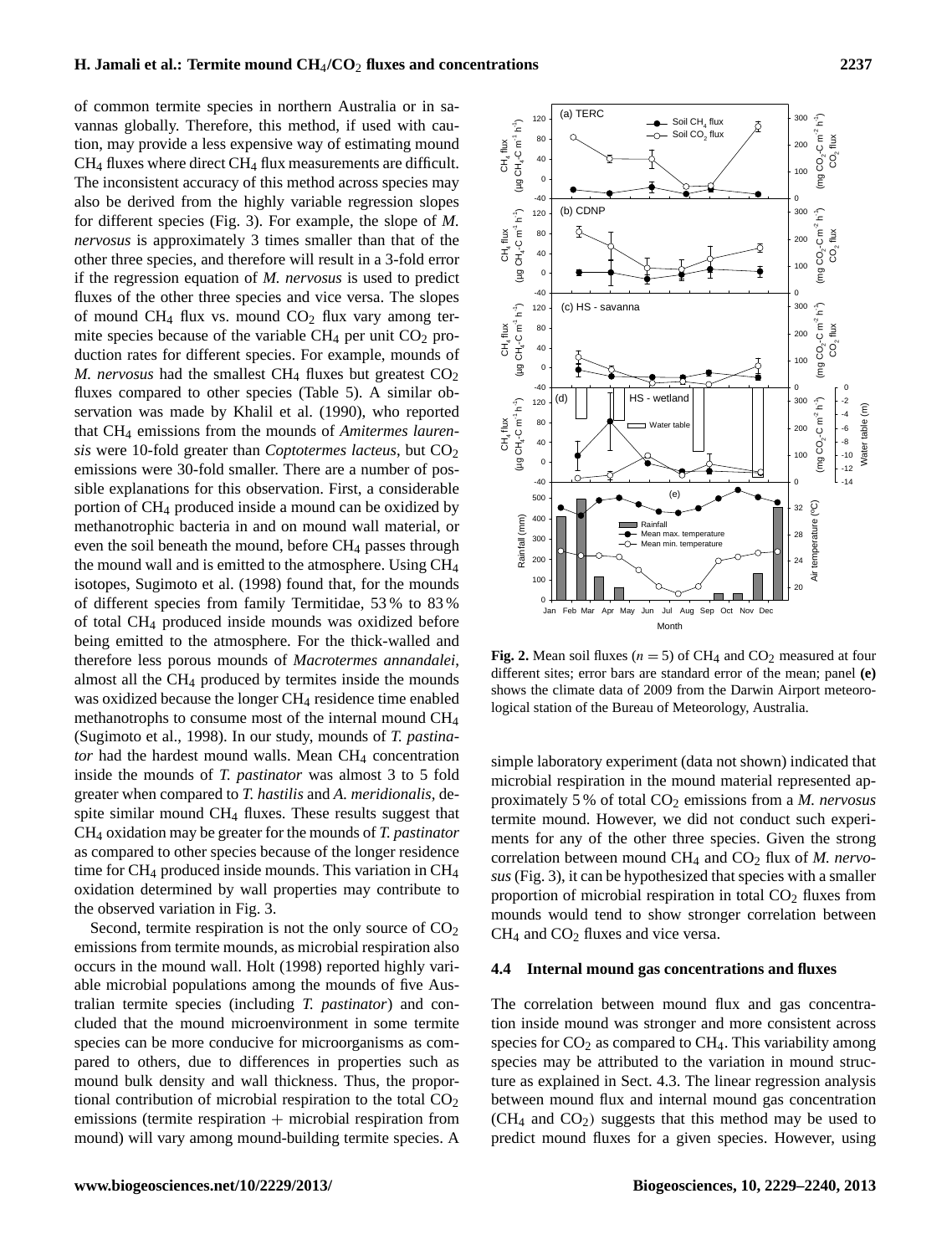

Fig. 3. Simple linear regression analysis between  $CH_4$  and  $CO_2$ fluxes from the mounds of four termite species. The Mann–Whitney U test showed that slope of *M. nervosus* mounds was significantly different from the mounds of *T. pastinator* ( $p \leq 0.01$ ), *T. hastilis* ( $p \leq 0.01$ ) and *A. meridionalis* ( $p \leq 0.01$ ).

the equation developed for one species to predict mound fluxes from another termite species, as suggested by Khalil et al. (1990), could have resulted in errors of more than 5 fold for  $CH_4$  and 3-fold for  $CO_2$  in our study. Similarly,  $CO_2$ concentration inside a mound may be used to predict mound CH<sup>4</sup> flux from the same mound using our regression models. However, again, using a generic relationship of  $CO<sub>2</sub>$  concentration inside a mound to predict mound CH<sup>4</sup> flux may result in 13-fold errors in predicted fluxes. Consequently, there is no generic relationship between gas mound concentration and flux amongst different species; however, given the limited datasets available on termite fluxes, this method may still be used, but with caution, where direct measurement of mound CH<sup>4</sup> fluxes is difficult.



tions with respective CH<sub>4</sub> and CO<sub>2</sub> mound fluxes. Fig. 4. Relationships of  $CH_4$  and  $CO_2$  internal mound concentra-

The contribution of  $CH_4$  and  $CO_2$  emissions from termite mounds to the total  $CH_4$  and  $CO_2$  emissions from termite mounds and soil in  $CO_2$ -e was at maximum less than 1%. Termite mound density and basal area is a significant determinant of plot-scale emissions. Sites used in this study are representative of high rainfall savanna ecosystems (1600– 1700 mm annual rainfall). However, north Australian savanna spans an area of some two million km<sup>2</sup> with rainfall ranging from 600 mm to 2000 mm, and termite density is highly variable across this range. Lower rainfall savanna areas can be populated by far higher mound densities than observed in this study (J. Russel-Smith, personal communication, 2012). Emissions of  $CO<sub>2</sub>$  and CH<sub>4</sub> from termites in these semi-arid savannas may be significant given higher densities, although fluxes may be offset by the lower rainfall, soil moisture and vegetation productivity. As such, scaling to regional or biome scales is problematic and further investigation of emission rates from a wider range of savanna types across north Australia is required, especially given emerging interest in GHG abatement projects in tropical savannas involving manipulation of fire regimes to early dry season fire regimes (Russell-Smith et al., 2009). Such a shift reduces fire related GHGs, but the resultant woody thickening and less severe fire occurrence may result in enhanced termite density and therefore GHG emissions, partially offsetting the carbon gains from the change in fire management. Further understanding of the interaction of climate, soil type, fire regime, biomass productivity and termite density, and termite derived GHG emissions is clearly required.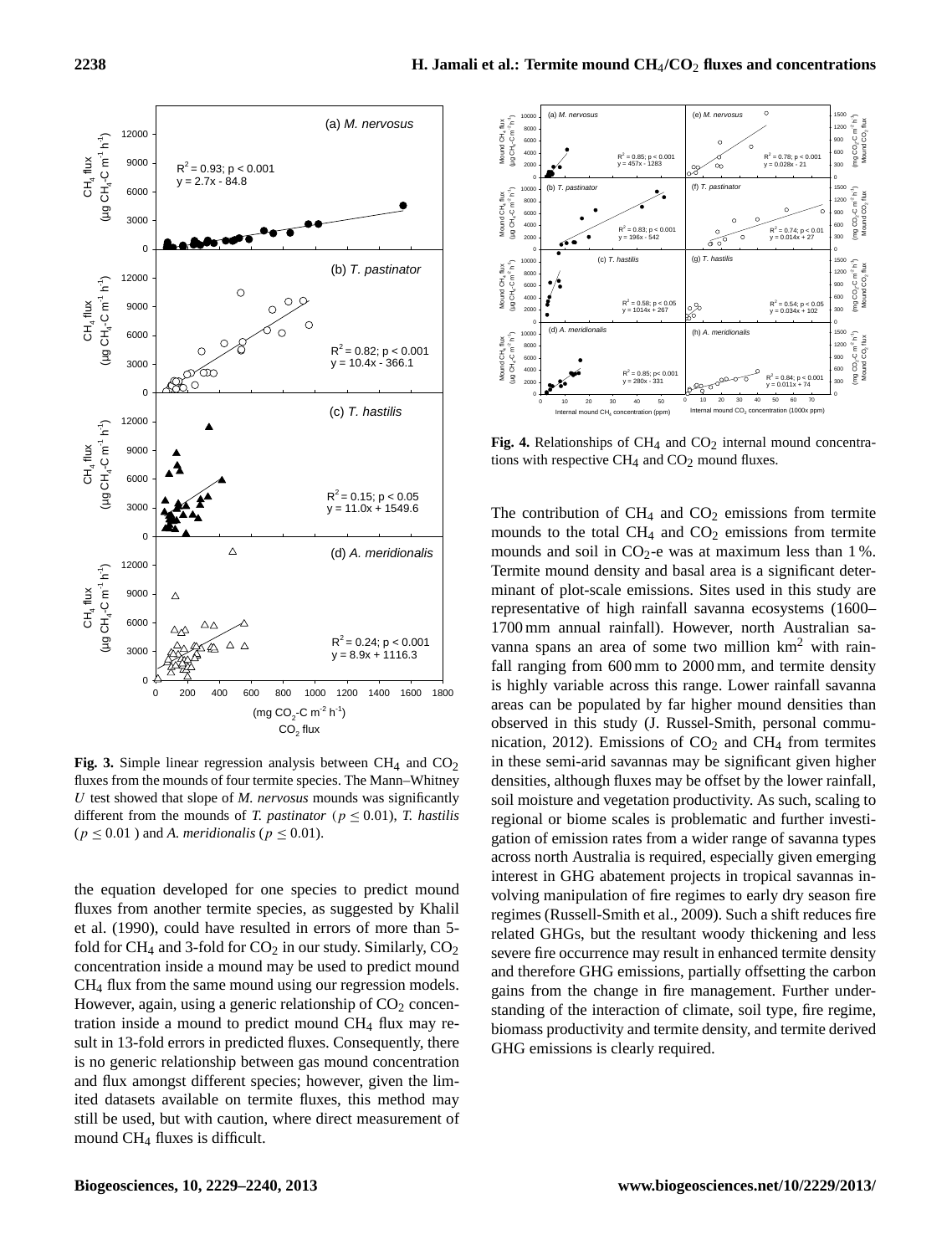This study confirmed that termite mounds are a greater source of  $CO<sub>2</sub>$  as compared to  $CH<sub>4</sub>$  on an annual  $CO<sub>2</sub>$ -e basis. However,  $CH_4$  and  $CO_2$  emissions from termite mounds contributed less than 1% to the total CH<sub>4</sub> and CO<sub>2</sub> emissions from mounds and soil combined in  $CO<sub>2</sub>$ -e. Our results indicate that there is no easy way to measure, or indirectly determine, the CH<sup>4</sup> flux for a variety of termite species. There were significant relationships between  $CH_4$  concentration and CH<sup>4</sup> flux and also significant relationships between mound  $CH_4$  and  $CO_2$  flux. However, all these relationships had different slopes for different species and were therefore species specific. Using the regression function of one species



**Fig. 5.** Relationships of mound CH<sub>4</sub> flux and CO<sub>2</sub> concentration collect inside mound.

## **5 Conclusions**



Fig. 6. Relationship between tree basal area and number of *M. nervosus* mounds based on surveys of  $50 \text{ m} \times 50 \text{ m}$  plots ( $n = 12$ ).

to predict CH<sup>4</sup> fluxes for the mounds of other species would result in large errors. However, given the paucity of data on CH<sup>4</sup> fluxes from termites, the above methods may still be used with caution where direct flux measurements cannot be made. These species-specific relationships may be linked to the different factors and processes that determine mound  $CO<sub>2</sub>$  or CH<sub>4</sub> concentration and mound  $CO<sub>2</sub>$  and CH<sub>4</sub> fluxes (such as mound wall thickness), and need further investigation. Our results clearly indicate that the large variability among different termite species results in different relationships between internal mound concentrations and fluxes, and that such methods should only be used where unavoidable and with great caution to avoid large errors.

*Acknowledgements.* The study was funded by the AusAID and the Australian Research Council Linkage Project LP0774812. We are thankful to Gus Wanganeen, Tracey Dawes, Garry Cook and other staff at CSIRO, Darwin, for their support throughout this study. We are also thankful to Donna Giltrap of Landcare Research, New Zealand, for her constructive comments on the manuscript. We would also like to thank many students who helped us in field data collection during this study. We are thankful to two anonymous reviewers whose comments were very useful in improving the quality of this paper.

Edited by: L. Merbold

### **References**

- Anderson, A., Jacklyn, P., Dawes-Gromadzki, T., and Morris, I.: Termites of northern australia, CSIRO and Tropical Savannas CRC, 44 pp., 2005.
- Bignell, D. E., Eggleton, P., Nunes, L., and Thomas, K. L.: Termites as mediators of forest carbon fluxes in tropical forests: Budgets for carbon dioxide and methane emissions, in: Forests and insects, edited by: Watt, A. D., Stork, N. E., and Hunter, M. D., Chapman and Hall, London, 109–134, 1997.
- Brümmer, C., Papen, H., Wassmann, R., and Brüggemann, N.: Fluxes of  $CH_4$  and  $CO_2$  from soil and termite mounds in south